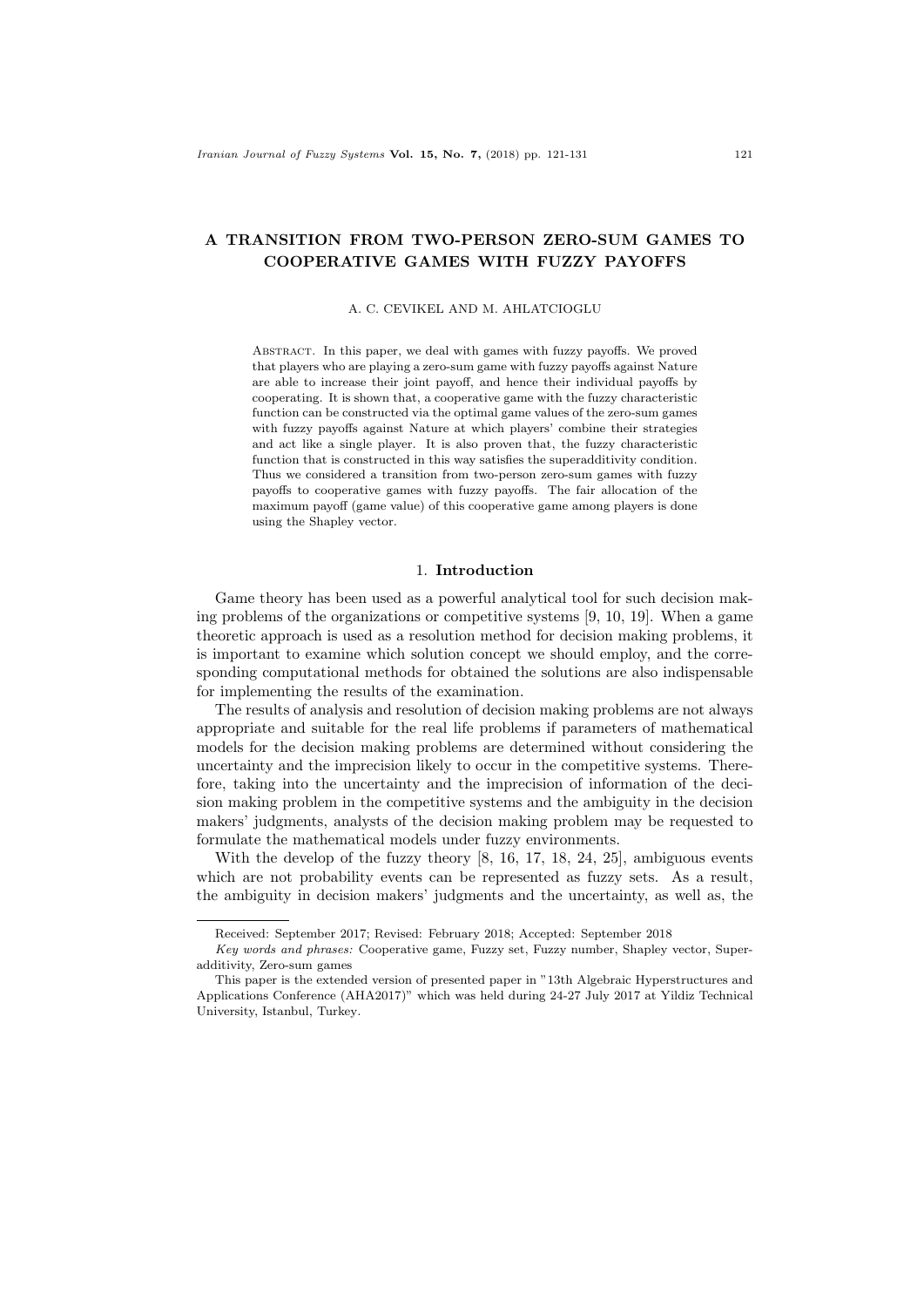imprecision of information in competitive systems can be treated explicitly in optimization problems with a single decision maker.

Research of game theory in fuzzy environments has been accumulating since the mid 1970s. In noncooperative fuzzy games, ambiguity for a player's choice of a strategy, vagueness of preference for a payoff and imprecision of payoff representation have been represented as a fuzzy sets. Cooperative fuzzy games, games with fuzzy coalitions, mean that players are admitted to participating partially in a coalition and games with fuzzy payoffs have been also considered.

Butnariu was the first to study two-person noncooperative games in a fuzzy environment [5], claiming that all of one player's strategies are not equally possible and the grade of membership of a strategy is dependent on the behavior of the opponent. He also considered the case where the set of strategies of the player could be seen as a fuzzy set. Buckley analyzed the behavior of decision makers using two-person fuzzy games similar to Butnariu's [4].

Campos examined maximin problems of the two-person zero-sum fuzzy games, in which the elements of the payoff matrix were represented as fuzzy numbers, and employed the fuzzy linear programming methods in order to compute the maximin solutions [6]. Later extended by Nishizaki and Sakawa for the multiobjective situation [14, 15, 20, 21]. In the literature there are many models of the two-person zero-sum fuzzy games with fuzzy payoffs [3, 7, 11, 12, 13].

The research of cooperative fuzzy games began with introducing fuzzy coalitions. Aubin and Butnariu have been studying cooperative fuzzy games independently from about the same time. Aubin investigated the core and Shapley value [23] for n-person cooperative games with fuzzy coalitions in his book [1], after he had published some articles on the related topics [1, 2].

This paper is related to the research fields both of zero-sum games with fuzzy payoff and cooperative games with fuzzy payoff. We proved that players who are playing a zero-sum game with fuzzy payoffs against nature are able to increase their joint payoff, and hence their individual payoffs by cooperating. It is shown that, a cooperative game with the fuzzy characteristic function can be constructed via the optimal game values of the zero-sum games with fuzzy payoffs against nature at which players' combine their strategies and act like a single player. It is also proven that, the fuzzy characteristic function that is constructed in this way satisfies the superadditivity condition. Thus we considered a transition from two-person zerosum games with fuzzy payoffs to cooperative games with fuzzy payoffs. The fair allocation of the maximum payoff (game value) of this cooperative game among players is done using the Shapley vector.

## 2. A Transition from Two-person Zero-sum Games with Fuzzy Payoffs to Cooperative Games with Fuzzy Payoffs

**Definition 2.1.** (Zero-sum game with fuzzy payoffs): When Player  $I$  chooses a pure strategy  $i \in I$  and Player II chooses a pure strategy  $j \in J$ , let  $\tilde{a}_{ij}$  be fuzzy payoff for Player I. The fuzzy payoff  $\tilde{a}_{ij}$  is represented by the triangular fuzzy number  $\tilde{a}_{ij} = ((a_{ij}) \cdot, a_{ij} \cdot (a_{ij})_{ii})$  (1) number  $\widetilde{a}_{ij} = ((a_{ij})_l, a_{ij}, (a_{ij})_u)$ (1)

where  $a_{ij}$  is a mean value,  $(a_{ij})_l$  is a left spread and  $(a_{ij})_u$  is a right spread.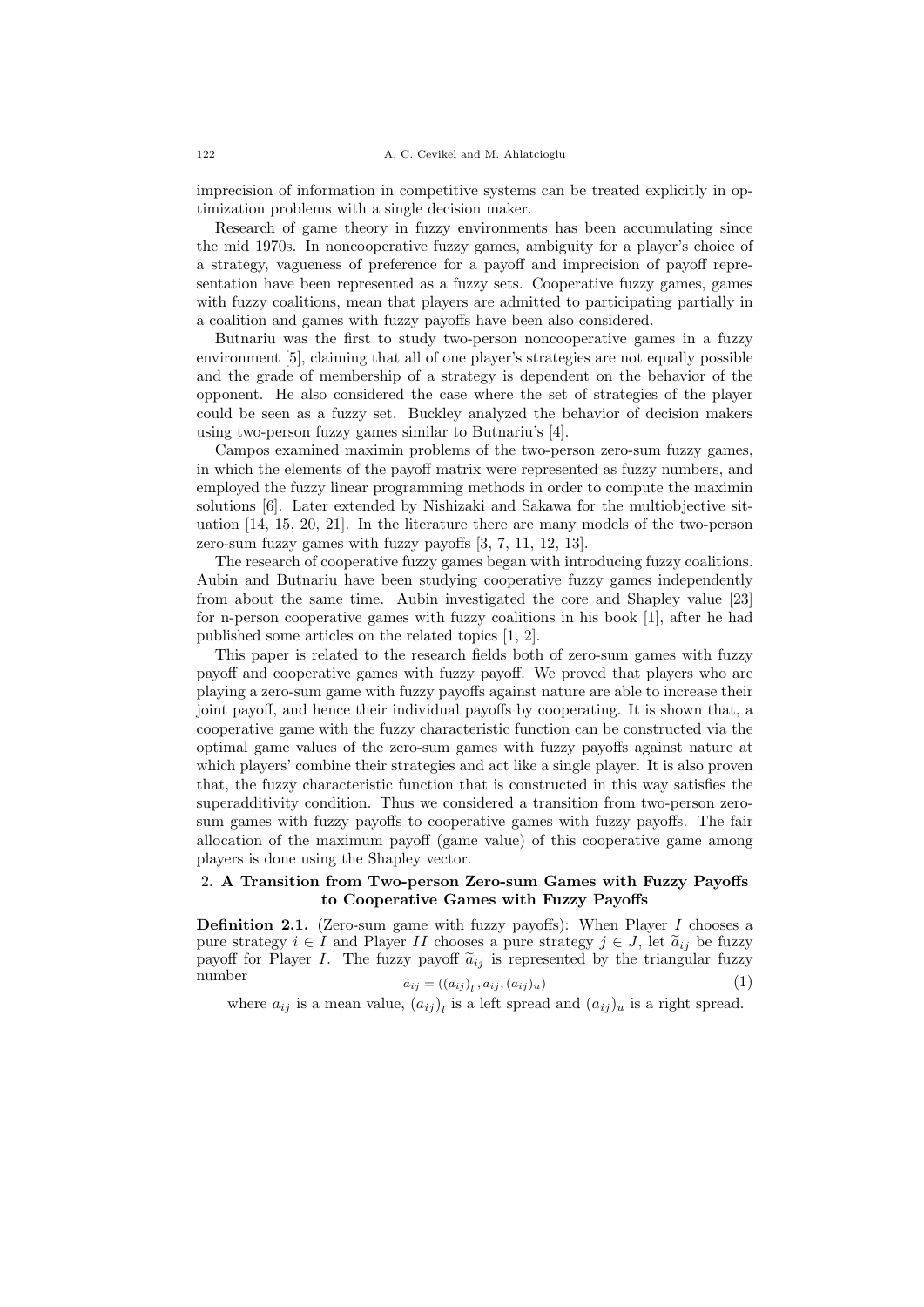The two-person zero-sum fuzzy game can be represented as a fuzzy payoff matrix

$$
\widetilde{A} = \begin{bmatrix} \widetilde{a}_{11} & \dots & \widetilde{a}_{1n} \\ \dots & \dots & \dots \\ \widetilde{a}_{m1} & \dots & \widetilde{a}_{mn} \end{bmatrix} .
$$
\n(2)

The game defined by (2) is called a two-person zero-sum game with fuzzy payoffs.

When each of the players chooses a strategy, a payoff for each of them is represented as a fuzzy number, but an outcome of the game has a zero-sum structure such that, when one player receives a gain the order player suffers an equal loss [22].

Let Player A's strategies are  $A_i$ ,  $(i = 1, ..., m)$ , Player B's strategies are  $B_j$ ,  $(j = 1, ..., n)$ , Nature's strategies are  $N_k$ ,  $(k = 1, ..., l)$  and

$$
H_A(A_i, N_k) = \tilde{a}_{ik}, \ i = 1, ..., m, \ k = 1, ..., l
$$
 (3)

and

$$
H_B(B_j, N_k) = \tilde{b}_{jk}, \ j = 1, ..., n, \ k = 1, ..., l
$$
 (4)

be payoff matrices of Player A and B, respectively.

Let the probability in which A chooses be  $A_i$   $x_i$ ,  $(i = 1, ..., m)$ , the probability in which B chooses be  $B_j$   $y_j$ ,  $(j = 1, ..., n)$ , the probability in which D chooses be  $D_k z_k$ ,  $(k = 1, ..., l)$  and the payoff functions of the players A and B be

$$
H_A(x, z) = \sum_{i} \sum_{k} x_i \tilde{a}_{ik} z_k \tag{5}
$$

and

$$
H_B(y, z) = \sum_j \sum_k y_j \widetilde{b}_{jk} z_k,
$$
\n(6)

respectively. Here  $x_i, y_j, z_k \ge 0, i = 1, ..., m, j = 1, ..., n, k = 1, ..., l$  and

$$
\sum_{i=1}^{m} x_i = 1, \ \sum_{j=1}^{n} y_j = 1, \ \sum_{k=1}^{l} z_k = 1. \tag{7}
$$

Also each of the vectors

$$
x = (x_1, ..., x_m), y = (y_1, ..., y_n)
$$
 and  $z = (z_1, ..., z_l)$  (8)

represents one probability distribution.

$$
\max_{x} \min_{z} H_A(x, z) = H_A(x^0, z^A) = \widetilde{v}(\{A\})
$$
\n(9)

and

Let

$$
\max_{y} \min_{z} H_B(y, z) = H_B(y^0, z^B) = \widetilde{v}(\{B\}).
$$
\n(10)

Hence  $(x^0, z^A)$  and  $(y^0, z^B)$ , refer the equilibrium solutions Player A and Player B play in the game against Nature, respectively. We have the following inequalities since the player who changes the equilibrium solution loses. When the Nature player changes its strategy, namely changing the equilibrium, the gain of the Nature decreases while the gain of the opponents increase.

$$
H_A\left(x^0, z^A\right) \le H_A\left(x^0, z\right) \tag{11}
$$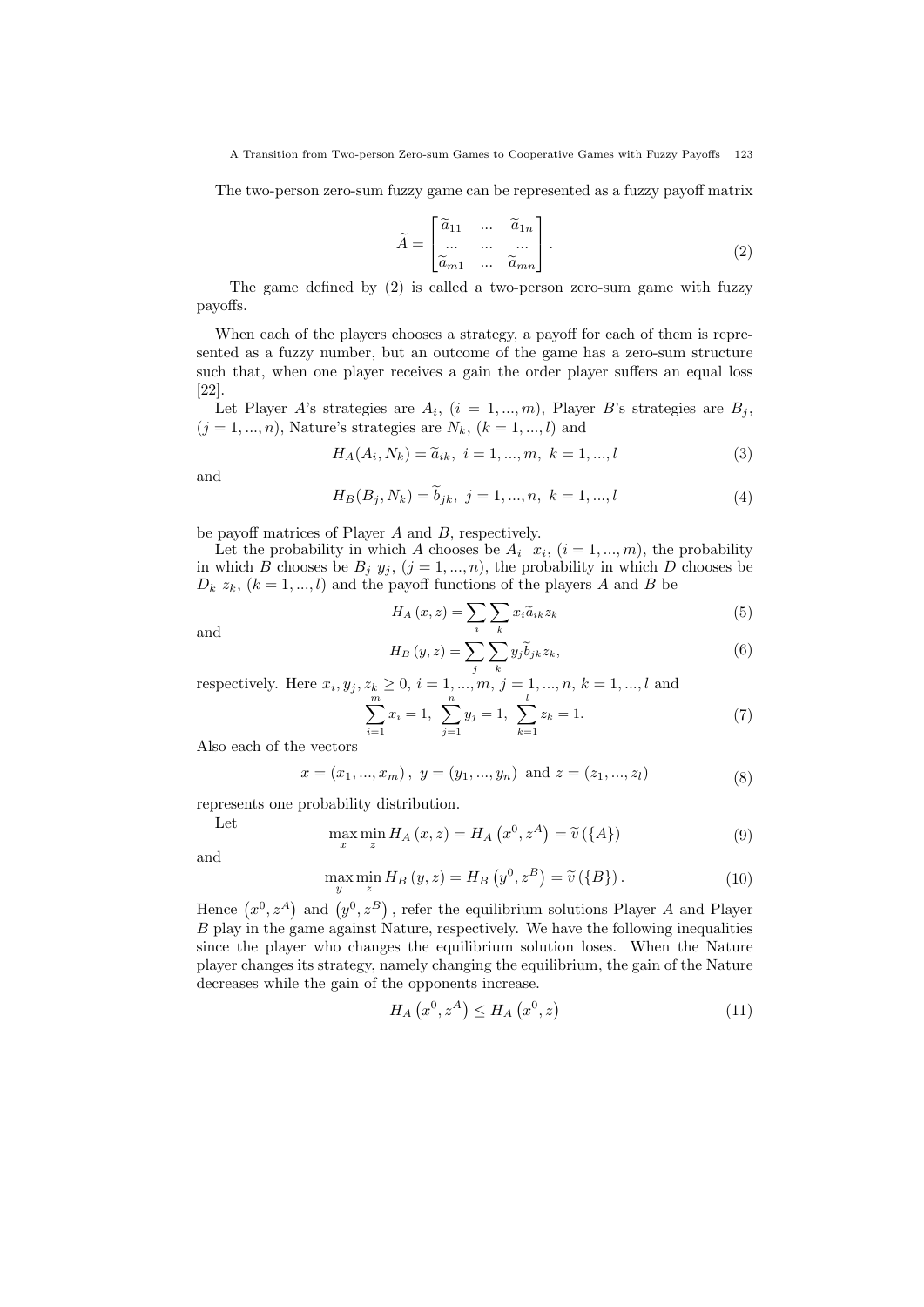$\overline{\phantom{a}}$ 

and

$$
H_B\left(y^0, z^B\right) \le H_B\left(y^0, z\right) \tag{12}
$$

The ranking here can change according to the preference of the decision maker. The decision maker, according to the ranking of prefers

> (Mean value, Right spread, Left spread), (Mean value, Left spread, Right spread), (Right spread, Mean value, Left spread), (Right spread, Left spread, Mean value), (Left spread, Mean value, Right spread), (Left spread, Right spread, Mean value),

any of those ranking. When player  $D$  (Nature) uses  $D_k$  strategy, let player A play  $A_i$  and player B play  $B_j$ . In this case, coalition  $A \cup B$  gets the value of  $\widetilde{a}_{ik} + \widetilde{b}_{jk}$ .

Let the probability to be played for the strategies  $A_i, B_j$  and  $D_k$ , respectively, be  $x_i, y_j$  and  $z_k$ . Thus, the payoff function of the coalition is

$$
H_{A\cup B}(x\Theta y, z) = \sum_{i} \sum_{j} \sum_{k} x_{i} y_{j} \left(\tilde{a}_{ik} + \tilde{b}_{jk}\right) z_{k}.
$$
 (13)

Here the vector  $x\Theta y = (x_1y_1, ..., x_iy_j, ..., x_my_n)$  is the probability distribution vector.

That is,

$$
x_i \ge 0
$$
,  $y_j \ge 0 \Rightarrow x_i y_j \ge 0$ , and  $\sum_{i}^{m} \sum_{j}^{n} x_i y_j = \sum_{i}^{m} x_i \sum_{j}^{n} y_j = 1$ , for  $\forall i, j$ . (14)

Let the maximum gain that player  $A$  and  $B$  would get against Nature be

$$
\max_{x \in y} \min_{z} H_{A \cup B} (x \Theta y, z) = H_{A \cup B} (x^* \Theta y^*, z^*) = \tilde{v} (\{A\} \cup \{B\}). \tag{15}
$$

Here  $(x^*\Theta y^*, z^*)$  is the equilibrium solution of the game. The player who changes the equilibrium loses.

S is a coalition and let the mixed vector of the coalition strategies of S be  $w$ , then the maximum gain that coalition  $S$  would get against Nature is

$$
\max_{w} \min_{z} H_{S}(w, z) = \widetilde{v}(\{S\}).
$$
\n(16)

Definition 2.2. (The characteristic function of the cooperative game): As shown above, the gain player A and B would get against Nature are

$$
\max_{x} \min_{z} H_A(x, z) = \widetilde{v}(\{A\})
$$
\n(17)

$$
\max_{y} \min_{z} H_B(y, z) = \widetilde{v}(\{B\})
$$
\n(18)

respectively. Let the vector

$$
x\Theta y = (x_1y_1, ..., x_iy_j, ..., x_my_n)
$$
\n(19)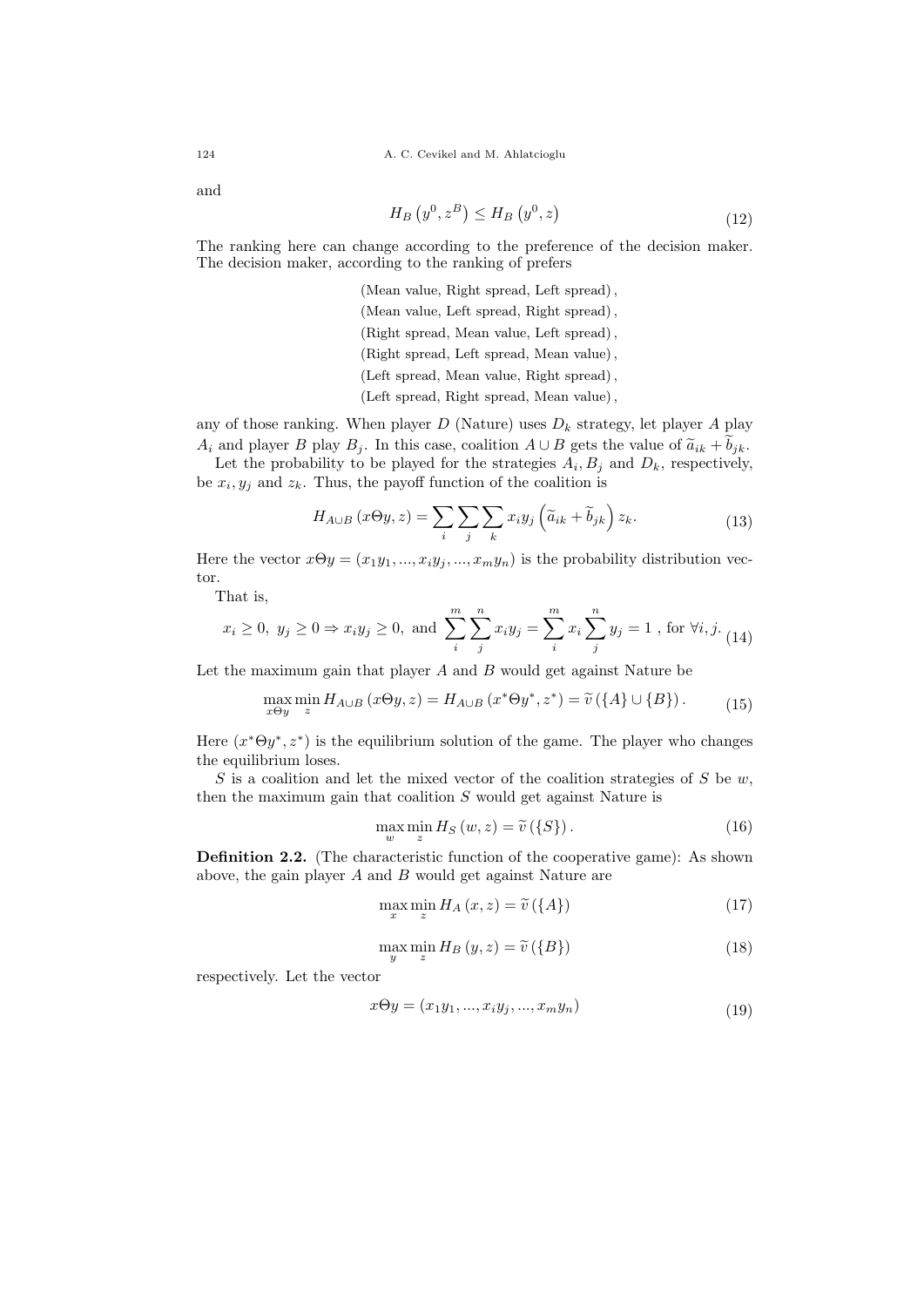be probability distribution vector, then the value of the game that players A and B can be obtained. Similarly, let the mixed vector of the  $S \subset I$  coalition be w. In this case, the gain that  $S \subset I$  coalition would obtain is

$$
\max_{w} \min_{z} H_{S}(w, z) = \widetilde{v}(\{S\}).
$$
\n(20)

Hence the optimal value of the game of the zero-sum games played against Nature determines the  $\tilde{v}$  fuzzy characteristic function of the cooperative games with fuzzy payoffs.

**Theorem 2.3.**  $\tilde{v}$  fuzzy characteristic function cooperative game is a supperadditive game, that is;

$$
\widetilde{v}(\lbrace A \rbrace \cup \lbrace B \rbrace) \ge \widetilde{v}(\lbrace A \rbrace) + \widetilde{v}(\lbrace B \rbrace). \tag{21}
$$

Proof. Here whichever ranking criteria the decision maker prefers, the theory is valid under the condition in which the decision maker uses the same ranking in all the steps of the operations.

If the coalition changes the equilibrium the gain of the coalition decreases because the equilibrium solution of the game is  $(x^*\Theta y^*, z^*)$ . If Nature changes the equilibrium, the gain of the coalition increases.

Then,

$$
H_{A\cup B} (x^{0} \Theta y^{0}, z^{*}) \leq H_{A\cup B} (x^{*} \Theta y^{*}, z^{*}) = \tilde{v} (\{A\} \cup \{B\}) \leq H_{A\cup B} (x^{*} \Theta y^{*}, z),
$$
  
\n
$$
H_{A\cup B} (x^{*} \Theta y^{*}, z) = \sum_{i} \sum_{j} \sum_{k} x_{i}^{*} y_{j}^{*} (\tilde{a}_{ik} + \tilde{b}_{jk}) z_{k} \geq \sum_{i} \sum_{j} \sum_{k} x_{i}^{0} y_{j}^{0} (\tilde{a}_{ik} + \tilde{b}_{jk}) z_{k}
$$
  
\n
$$
= \sum_{k} \left[ \sum_{i} \sum_{j} x_{i}^{0} y_{j}^{0} \tilde{a}_{ik} + \sum_{i} \sum_{j} x_{i}^{0} y_{j}^{0} \tilde{b}_{jk} \right] z_{k}
$$
  
\n
$$
= \sum_{k} \left[ \sum_{i} x_{i}^{0} \tilde{a}_{ik} (\sum_{j} y_{j}^{0}) + \sum_{j} y_{j}^{0} \tilde{b}_{jk} (\sum_{i} x_{i}^{0}) \right] z_{k}
$$
  
\n
$$
= \sum_{k} \left[ \sum_{i} x_{i}^{0} \tilde{a}_{ik} + \sum_{j} y_{j}^{0} \tilde{b}_{jk} \right] z_{k}
$$
  
\n
$$
= \sum_{k} \sum_{i} x_{i}^{0} \tilde{a}_{ik} z_{k} + \sum_{k} \sum_{j} y_{j}^{0} \tilde{b}_{jk} z_{k}
$$
  
\n
$$
= H_{A} (x^{0}, z) + H_{B} (y^{0}, z),
$$

$$
H_{A\cup B}(x^*\Theta y^*, z) \ge H_A(x^0, z) + H_B(y^0, z)
$$
.

If we make the minimum of the both sides of the inequality according to  $z$ , then

$$
\min_{z} H_{A\cup B} (x^* \Theta y^*, z) \geq \min_{z} \{ H_A (x^0, z) + H_B (y^0, z) \}
$$
  
\n
$$
\geq \min_{z} H_A (x^0, z) + \min_{z} H_B (y^0, z)
$$
  
\n
$$
\widetilde{v} (\{A\} \cup \{B\}) \geq \widetilde{v} (\{A\}) + \widetilde{v} (\{B\}).
$$

This proves that the  $\widetilde{v}$  fuzzy characteristic function cooperative game is a supper-additive.  $\hfill\Box$ additive.  $\Box$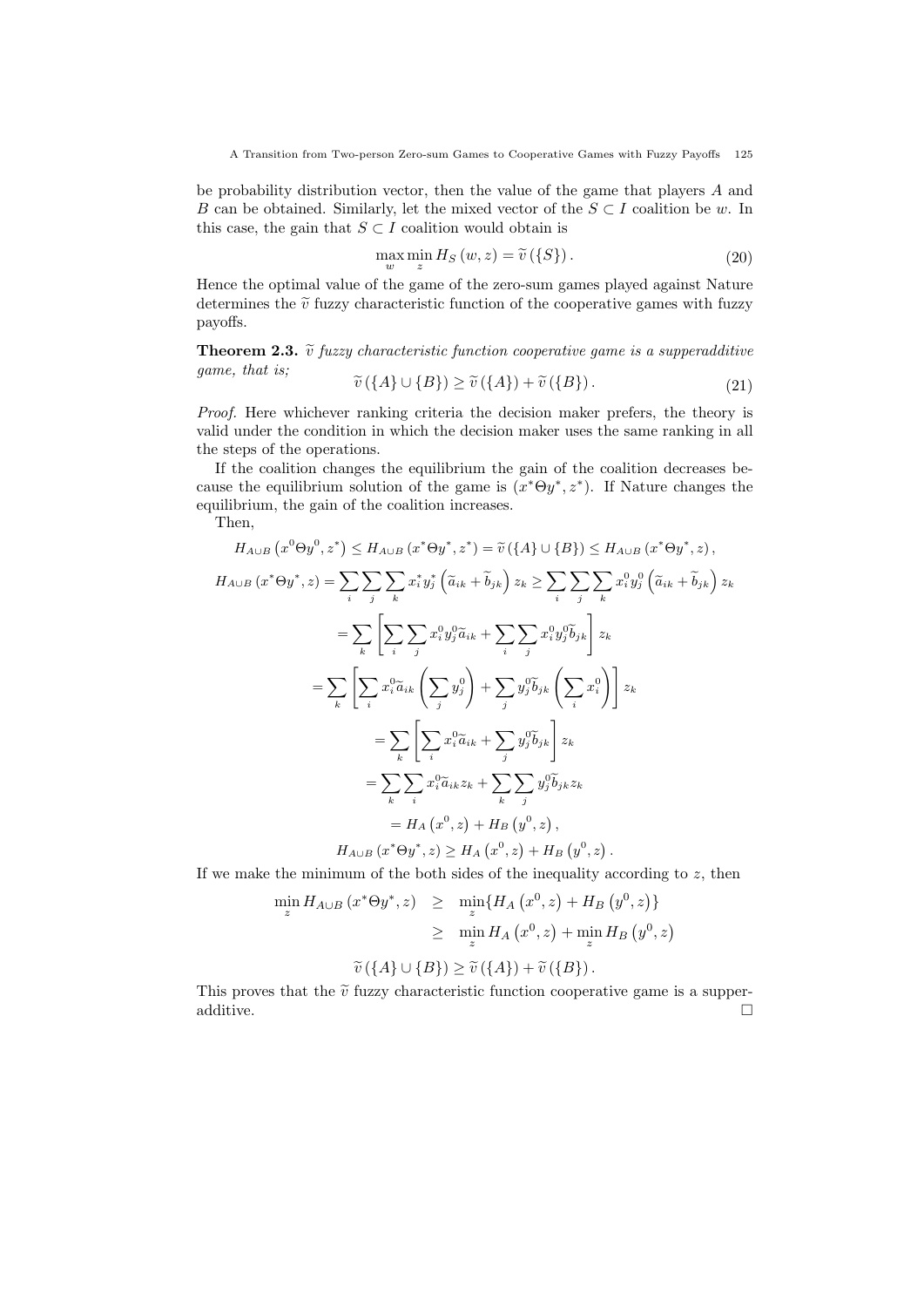### 3. The Fair Share Among Players of the Maximum Gain by Zero-sum Games with Fuzzy Payoffs Against Nature

In this section, we study the fair share of the maximum profit by zero-sum games with fuzzy payoffs against Nature at the rate that players contribute. The fair share of the maximum gain by the coalition among the players is done using Shapley vector.

Let the set of the players against Nature be  $I = \{A, B, C\}$  and the strategies of A be  $A_i$   $(i = 1, ..., m)$ , the strategies of B be  $B_j$   $(j = 1, ..., n)$ , the strategies of C be  $C_k$   $(k = 1, ..., l)$  and the strategies of Nature be  $D_r$   $(r = 1, ..., s)$ . The gain that they would get against Nature together or alone is

$$
\tilde{v}(\{\varnothing\}), \tilde{v}(\{A\}), \tilde{v}(\{B\}), \tilde{v}(\{C\}), \tilde{v}(\{A, B\}),\tilde{v}(\{A, C\}), \tilde{v}(\{B, C\}), \tilde{v}(\{A, B, C\}).
$$
\n(22)

The fair share of the maximum gain by the coalition among the players will be done using the Shapley vector. Here, for the fuzzy value of  $\tilde{v}(\{A, B, C\})$  according to the  $v_l$  left spread, v medium and  $v_u$  right spread values are

$$
\phi_i(v_l) = \sum_{i \in S} \frac{(n - |S|)!}{n!} [v_l(S) - v_l(S \setminus \{i\})],
$$
  

$$
\phi_i(v) = \sum_{i \in S} \frac{(n - |S|)!}{n!} [v(S) - v(S \setminus \{i\})],
$$
  

$$
\phi_i(v_u) = \sum_{i \in S} \frac{(n - |S|)!}{n!} [v_u(S) - v_u(S \setminus \{i\})]
$$
(23)

respectively. Shapley vectors are calculated as follows. The share of the player A is

$$
\phi_A(v_l) = \frac{1}{3} [v_l(\{A\}) - v_l(\{\emptyset\})] + \frac{1}{6} [v_l(\{A,B\}) - v_l(\{B\})] +
$$
  
\n
$$
\frac{1}{6} [v_l(\{A,C\}) - v_l(\{C\})] + \frac{1}{3} [v_l(\{A,B,C\}) - v_l(\{B,C\})],
$$
  
\n
$$
\phi_A(v) = \frac{1}{3} [v(\{A\}) - v(\{\emptyset\})] + \frac{1}{6} [v(\{A,B\}) - v(\{B\})] +
$$
  
\n
$$
\frac{1}{6} [v(\{A,C\}) - v(\{C\})] + \frac{1}{3} [v(\{A,B,C\}) - v(\{B,C\})],
$$
  
\n
$$
\phi_A(v_u) = \frac{1}{3} [v_u(\{A\}) - v_u(\{\emptyset\})] + \frac{1}{6} [v_u(\{A,B\}) - v_u(\{B\})] +
$$
  
\n
$$
\frac{1}{6} [v_u(\{A,C\}) - v_u(\{C\})] + \frac{1}{3} [v_u(\{A,B,C\}) - v_u(\{B,C\})].
$$

The share of the player B is

$$
\phi_B(v_l) = \frac{1}{3} [v_l(\{B\}) - v_l(\{\emptyset\})] + \frac{1}{6} [v_l(\{A, B\}) - v_l(\{A\})] +
$$
  

$$
\frac{1}{6} [v_l(\{B, C\}) - v_l(\{C\})] + \frac{1}{3} [v_l(\{A, B, C\}) - v_l(\{A, C\})],
$$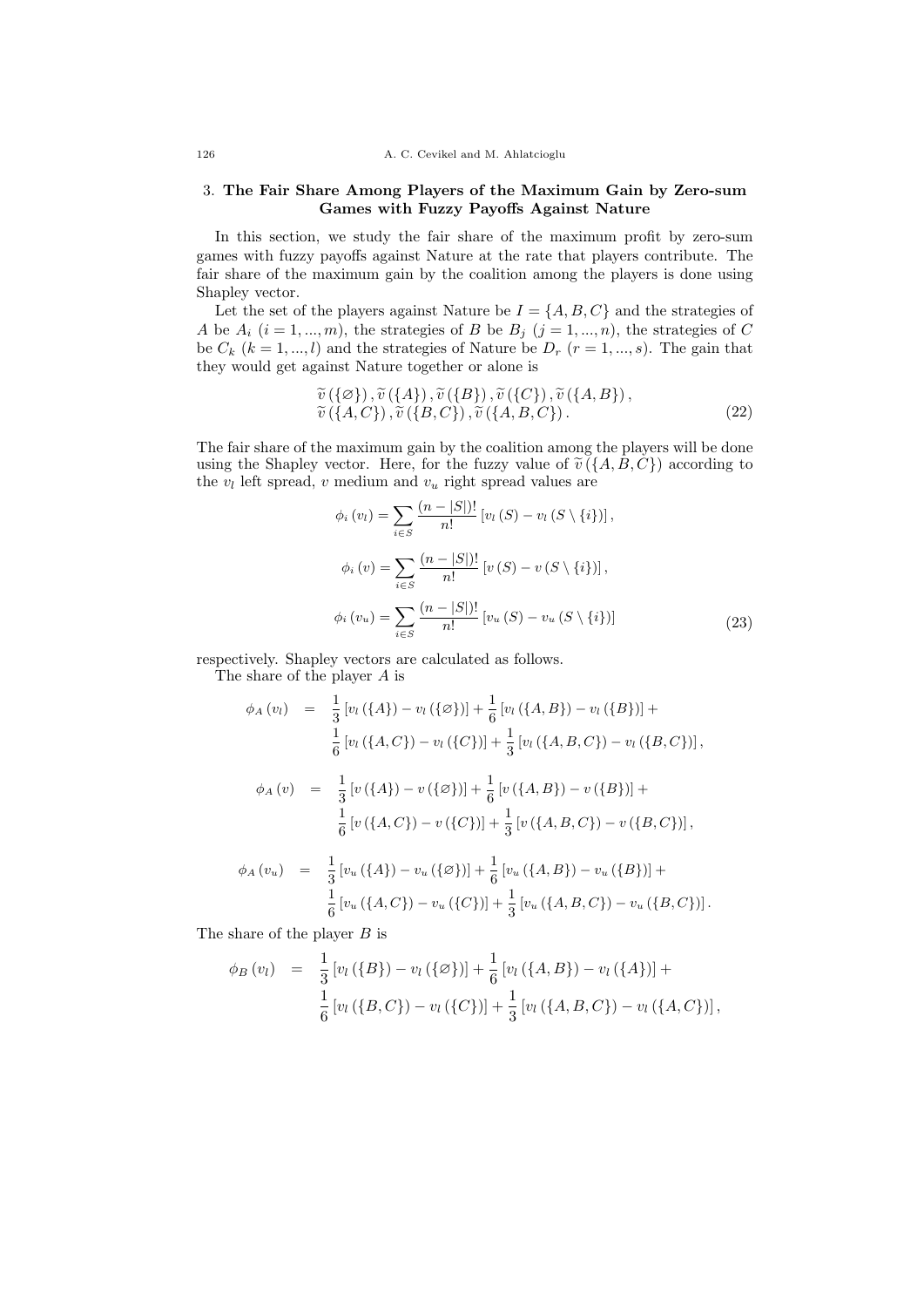A Transition from Two-person Zero-sum Games to Cooperative Games with Fuzzy Payoffs 127

$$
\phi_B(v) = \frac{1}{3} [v(\{B\}) - v(\{\emptyset\})] + \frac{1}{6} [v(\{A, B\}) - v(\{A\})] +
$$
  

$$
\frac{1}{6} [v(\{B, C\}) - v(\{C\})] + \frac{1}{3} [v(\{A, B, C\}) - v(\{A, C\})],
$$
  

$$
\phi_B(v_u) = \frac{1}{3} [v_u(\{B\}) - v_u(\{\emptyset\})] + \frac{1}{6} [v_u(\{A, B\}) - v_u(\{A\})] +
$$
  

$$
\frac{1}{6} [v_u(\{B, C\}) - v_u(\{C\})] + \frac{1}{3} [v_u(\{A, B, C\}) - v_u(\{A, C\})].
$$

The share of the player C is

$$
\phi_C(v_l) = \frac{1}{3} [v_l(\{C\}) - v_l(\{\emptyset\})] + \frac{1}{6} [v_l(\{A, C\}) - v_l(\{A\})] +
$$
  
\n
$$
\frac{1}{6} [v_l(\{B, C\}) - v_l(\{B\})] + \frac{1}{3} [v_l(\{A, B, C\}) - v_l(\{A, B\})],
$$
  
\n
$$
\phi_C(v) = \frac{1}{3} [v(\{C\}) - v(\{\emptyset\})] + \frac{1}{6} [v(\{A, C\}) - v(\{A\})] +
$$
  
\n
$$
\frac{1}{6} [v(\{B, C\}) - v(\{B\})] + \frac{1}{3} [v(\{A, B, C\}) - v(\{A, B\})],
$$
  
\n
$$
\phi_C(v_u) = \frac{1}{3} [v_u(\{C\}) - v_u(\{\emptyset\})] + \frac{1}{6} [v_u(\{A, C\}) - v_u(\{A\})] +
$$
  
\n
$$
\frac{1}{6} [v_u(\{B, C\}) - v_u(\{B\})] + \frac{1}{3} [v_u(\{A, B, C\}) - v_u(\{A, B\})].
$$

**Example 3.1.** Let the strategies of the player A be  $A_1, A_2, A_3$  the strategies of the player B be  $B_1, B_2$  the strategies of the player C be  $C_1, C_2$  the strategies of the player Nature be  $D_1, D_2, D_3, D_4$  and let the payoff matrices of the players  $A, B$ and C against Nature be

$$
(A, D) = \begin{pmatrix} (5.9, 6, 6.1) & (6.8, 7, 7.1) & (2.8, 3, 3.1) & (8.8, 9, 9.1) \\ (8.7, 9, 9.2) & (8.8, 9, 9.3) & (6.9, 7, 7.1) & (6.9, 7, 7.2) \\ (1.7, 2, 2.2) & (5.8, 6, 6.2) & (6.8, 7, 7.1) & (6.7, 7, 7.1) \end{pmatrix},
$$
\n
$$
(24)
$$
\n
$$
(B, D) \begin{pmatrix} (6.8, 7, 7.1) & (7.9, 8, 8.2) & (7.9, 8, 8.2) & (3.9, 4, 4.2) \\ (7.9, 8, 8.2) & (7.9, 8, 8.2) & (3.9, 4, 4.2) \end{pmatrix}
$$

$$
(B, D) = \begin{pmatrix} (6.8, 7, 7.1) & (7.9, 8, 8.2) & (7.9, 8, 8.2) & (3.9, 4, 4.2) \\ (5.7, 6, 6.2) & (7.8, 8, 8.1) & (5.8, 6, 6.1) & (2.8, 3, 3.1) \end{pmatrix},
$$
 (25)

$$
(C,D) = \begin{pmatrix} (1.9, 2, 2.2) & (7.9, 8, 8.2) & (3.8, 4, 4.1) & (0.9, 1, 1.2) \\ (2.8, 3, 3.1) & (0.7, 1, 1.2) & (8.8, 9, 9.1) & (4.8, 5, 5.2) \end{pmatrix},
$$
(26)

respectively.

Let the ranking preference of the decision maker be (medium, right spread, left spread). When players  $A, B$  and  $C$  play individually against Nature, the optimal values of the games are respectively,

$$
\widetilde{v}(\lbrace A \rbrace) = (6.9, 7, 7.1),\tag{27}
$$

$$
\tilde{v}(\{B\}) = (3.9, 4, 4.2),\tag{28}
$$

$$
\widetilde{v}(\{C\}) = (2.5, 2.75, 2.875). \tag{29}
$$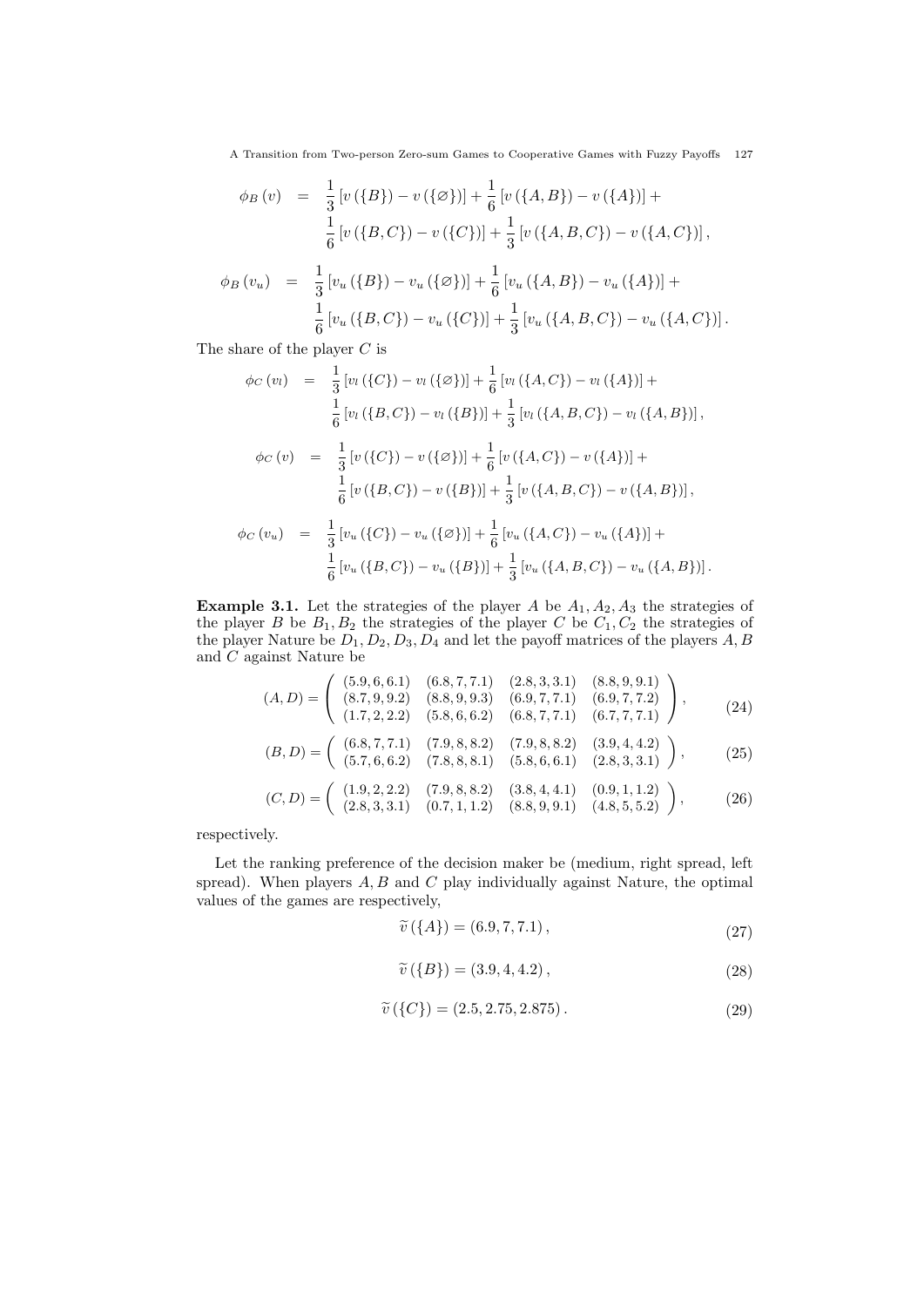The game matrix when players  $A$  and  $B$  set coalition against Nature is

| $(A \cup B, D) =$ |                  |                  |                  |      |
|-------------------|------------------|------------------|------------------|------|
| (12.7, 13, 13.2)  | (14.7, 15, 15.3) | (10.7, 11, 11.3) | (12.7, 13, 13.3) |      |
| (11.6, 12, 12.3)  | (14.6, 15, 15.2) | (8.6, 9, 9.2)    | (11.6, 12, 12.2) |      |
| (15.5, 16, 16.3)  | (16.7, 17, 17.5) | (14.8, 15, 15.3) | (10.8, 11, 11.4) |      |
| (14.4, 15, 15.4)  | (16.6, 17, 17.4) | (12.7, 13, 13.2) | (9.7, 10, 10.3)  |      |
| (8.5, 9, 9.3)     | (13.7, 14, 14.4) | (14.7, 15, 15.3) | (10.6, 11, 11.3) | (30) |
| (7.4, 8, 8.4)     | (13.6, 14, 14.3) | (12.6, 13, 13.2) | (9.5, 10, 10.2)  |      |

Here, pure strategies correspond to the rows and the columns of matrix for  $A_1B_1, A_1B_2, A_2B_1, A_2B_2, A_3B_1, A_3B_2$  and  $D_1, D_2, D_3, D_4$ , respectively. The game matrix when players  $A$  and  $C$  set coalition against Nature is

| $(A\cup C,D) =$  |                  |                  |                  |      |
|------------------|------------------|------------------|------------------|------|
| (7.8, 8, 8.3)    | (14.7, 15, 15.3) | (6.6, 7, 7.2)    | (9.7, 10, 10.3)  |      |
| (8.7, 9, 9.2)    | (7.5, 8, 8.3)    | (11.6, 12, 12.2) | (13.6, 14, 14.3) |      |
| (10.6, 11, 11.4) | (16.7, 17, 17.5) | (10.7, 11, 11.2) | (7.8, 8, 8.4)    |      |
| (11.5, 12, 12.3) | (9.5, 10, 10.5)  | (15.7, 16, 16.2) | (11.7, 12, 12.4) |      |
| (3.6, 4, 4.4)    | (13.7, 14, 14.4) | (10.6, 11, 11.2) | (7.6, 8, 8.3)    | (31) |
| (4.5, 5, 5.3)    | (6.5, 7, 7.4)    | (15.6, 16, 16.2) | (11.5, 12, 12.3) |      |

Here, pure strategies correspond to the rows and the columns of matrix for  $A_1C_1, A_1C_2, A_2C_1, A_2C_2, A_3C_1, A_3C_2$  and  $D_1, D_2, D_3, D_4$ , respectively. The game matrix when players  $B$  and  $C$  set coalition against Nature is

| $(B\cup C, D) =$ |                  |                                       |               |      |
|------------------|------------------|---------------------------------------|---------------|------|
| (8.7, 9, 9.3)    |                  | $(15.8, 16, 16.4)$ $(11.7, 12, 12.3)$ | (4.8, 5, 5.4) |      |
| (9.6, 10, 10.2)  | (8.6, 9, 9.4)    | (16.7, 17, 17.3)                      | (8.7, 9, 9.4) |      |
| (7.6, 8, 8.4)    | (15.7, 16, 16.3) | (9.6, 10, 10.2)                       | (3.7, 4, 4.3) | (32) |
| (8.5, 9, 9.3)    | (8.5, 9, 9.3)    | (14.6, 15, 15.2)                      | (7.6, 8, 8.3) |      |

Here, pure strategies correspond to the rows and the columns of matrix for  $B_1C_1, B_1C_2, B_2C_1, B_2C_2$  and  $D_1, D_2, D_3, D_4$ , respectively.

The game matrix when players  $A, B$  and  $C$  set coalition against Nature is  $(A \cup B \cup C, D)$ 

| $(A \cup D \cup C, D) \equiv$ |                  |                  |                  |      |
|-------------------------------|------------------|------------------|------------------|------|
| (14.6, 15, 15.4)              | (22.6, 23, 23.5) | (14.5, 15, 15.4) | (13.6, 14, 14.5) |      |
| (15.6, 16, 16.3)              | (15.4, 16, 16.5) | (19.5, 20, 20.4) | (17.5, 18, 18.5) |      |
| (13.5, 14, 14.5)              | (22.5, 23, 23.4) | (12.4, 13, 13.3) | (12.5, 13, 13.4) |      |
| (14.4, 15, 15.4)              | (15.3, 16, 16.4) | (17.4, 18, 18.3) | (16.4, 17, 17.4) |      |
| (17.4, 18, 18.5)              | (24.6, 25, 25.7) | (18.6, 19, 19.4) | (11.7, 12, 12.6) |      |
| (18.3, 19, 19.4)              | (17.4, 18, 18.7) | (23.6, 24, 24.4) | (15.6, 16, 16.6) |      |
| (16.3, 17, 17.6)              | (24.5, 25, 25.6) | (16.5, 17, 17.3) | (10.6, 11, 11.5) |      |
| (17.2, 18, 18.5)              | (17.3, 18, 18.6) | (21.5, 22, 22.3) | (14.5, 15, 15.5) |      |
| (10.4, 11, 11.5)              | (21.6, 22, 22.6) | (18.5, 19, 19.4) | (11.5, 12, 12.5) |      |
| (11.3, 12, 12.4)              | (14.4, 15, 15.6) | (23.5, 24, 24.4) | (15.4, 16, 16.5) |      |
| (9.3, 10, 10.6)               | (21.5, 22, 22.5) | (16.4, 17, 17.3) | (10.4, 11, 11.4) | (33) |
| (10.2, 11, 11.5)              | (14.3, 15, 15.5) | (21.4, 22, 22.3) | (14.3, 15, 15.4) |      |

Here, pure strategies correspond to the rows and the columns of matrix for  $A_1B_1C_1$ ,  $A_1B_1C_2$ ,  $A_1B_2C_1$ ,  $A_1B_2C_2$ ,  $A_2B_1C_1$ ,  $A_2B_1C_2$ ,  $A_2B_2C_1$ ,  $A_2B_2C_2$ ,  $A_3B_1C_1$ ,  $A_3B_1C_2$ ,  $A_3B_2C_1$ ,  $A_3B_2C_2$ , and  $D_1$ ,  $D_2$ ,  $D_3$ ,  $D_4$ , respectively.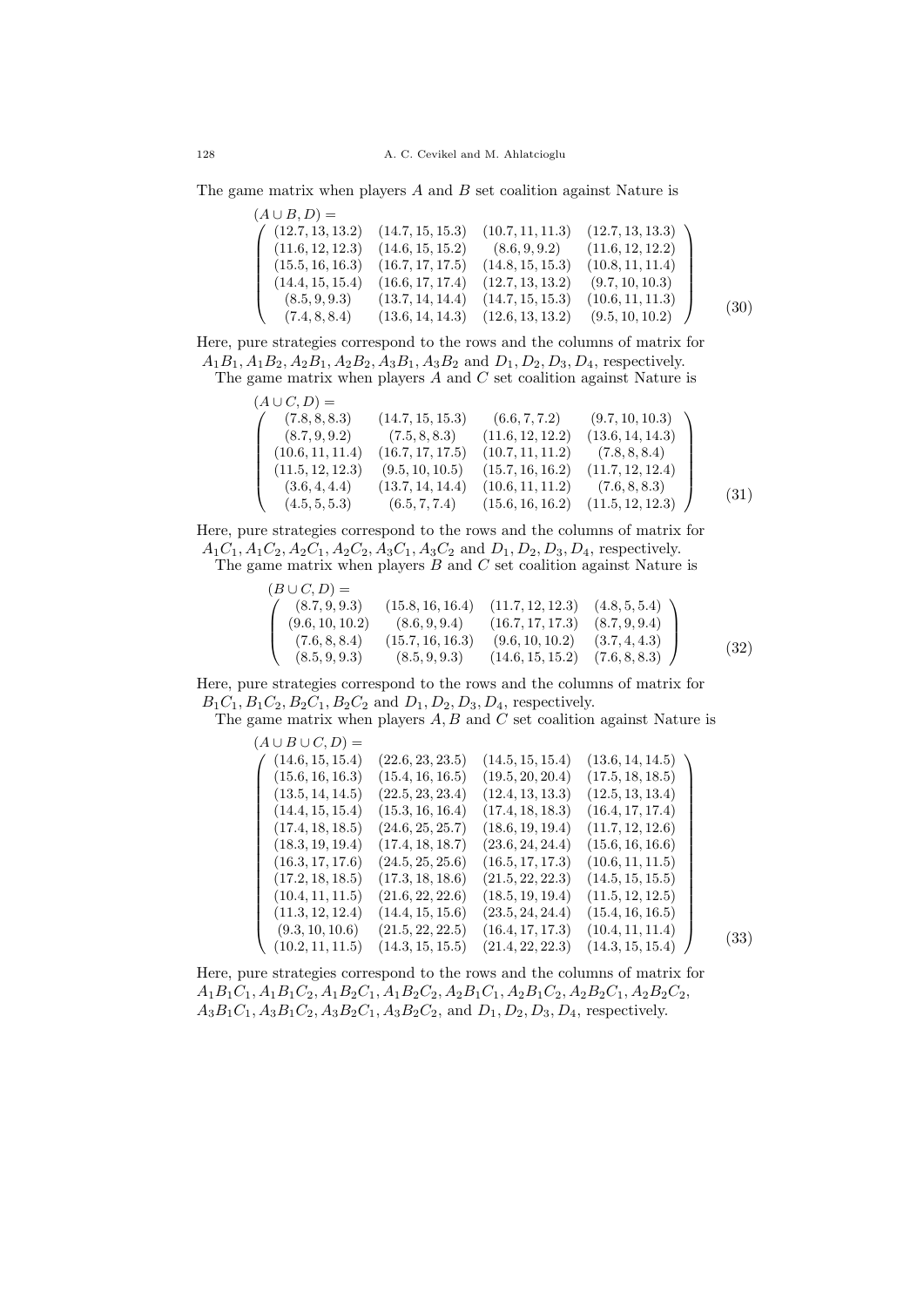A Transition from Two-person Zero-sum Games to Cooperative Games with Fuzzy Payoffs 129

The value of the game when players A and B set coalition from the matrix  $(A \cup B, D)$  is

$$
\tilde{v}(\lbrace A, B \rbrace) = (12.06666, 12.33333, 12.63334). \tag{34}
$$

 $\widetilde{v}(\{A, B\}) = (12.06666, 12.33333, 12.63334)$ . (34)<br>Similarly, the value of the game when players A and C set coalition from the matrix  $(A \cup C, D)$  is

$$
\tilde{v}(\lbrace A, C \rbrace) = (10.89534, 11.34884, 11.65818), \tag{35}
$$

and from the matrix  $(B\cup C, D)$  the value of the game when players B and C set coalition is

$$
\tilde{v}(\{B, C\}) = (8.6, 9, 9.4),\tag{36}
$$

from the matrix  $(A \cup B \cup C, D)$  the value of the game when players  $A, B$  and  $C$  set coalition is

$$
\widetilde{v}(\lbrace A, B, C \rbrace) = (16.47906, 17.06977, 17.41167). \tag{37}
$$

 $\widetilde{v}(\{A, B, C\}) = (16.47906, 17.06977, 17.41167)$ . (37)<br>The mixed probabilities vector of this coalition which obtains the maximum value is

 $x_1y_1z_1 = 0, x_1y_1z_2 = 0.62789, x_1y_2z_1 = 0, x_1y_2z_2 = 0,$  $x_2y_1z_1 = 0.04651, x_2y_1z_2 = 0.3256, x_2y_2z_1 = 0, x_2y_2z_2 = 0,$  $x_3y_1z_1 = 0, x_3y_1z_2 = 0, x_3y_2z_1 = 0, x_3y_2z_2 = 0.$ 

Then,

$$
x^* = (0.62789, 0.37211, 0), y^* = (1, 0), z^* = (0.04651, 0.95349) \tag{38}
$$

the characteristic function of the fuzzy cooperative game that is set with the coalition of the players  $A, B$  and  $C$  which play games with fuzzy payoffs against Nature is

$$
\begin{aligned}\n\widetilde{v}(\{\varnothing\}) &= (0, 0, 0), \ \widetilde{v}(\{A\}) = (6.9, 7, 7.1) , \\
\widetilde{v}(\{B\}) &= (3.9, 4, 4.2), \widetilde{v}(\{C\}) = (2.5, 2.75, 2.875) , \\
\widetilde{v}(\{A, B\}) &= (12.06666, 12.33333, 12.63334) , \\
\widetilde{v}(\{A, C\}) &= (10.89534, 11.34884, 11.65818) , \\
\widetilde{v}(\{B, C\}) &= (8.6, 9, 9.4) , \\
\widetilde{v}(\{A, B, C\}) &= (16.47906, 17.06977, 17.41167) .\n\end{aligned} \tag{39}
$$

As understand from above, each player obtain additive profit from the coalitions they set. the sum of the values of the game that players  $A, B$  and  $C$  obtained individually is

$$
\tilde{v}(\lbrace A \rbrace) + \tilde{v}(\lbrace B \rbrace) + \tilde{v}(\lbrace C \rbrace) = (13.3, 13.75, 14.175). \tag{40}
$$

When they play together against Nature profit is

$$
\widetilde{v}(\lbrace A, B, C \rbrace) = (16.47906, 17.06977, 17.41167). \tag{41}
$$

Hence, from the coalition additive profit

 $\tilde{v}(\{A, B, C\}) - [\tilde{v}(\{A\}) + \tilde{v}(\{B\}) + \tilde{v}(\{C\})] = (2.30406, 3.31977, 4.11167)$ 

is obtained.

The shares of the player  $A, B$  and  $C$ , with the help of the Shapley vector

 $\phi_A(\tilde{v}) = (7.68668667, 7.845285, 7.906643333),$  $\phi_B(\tilde{v}) = (5.039016667, 5.170865, 5.327553333),$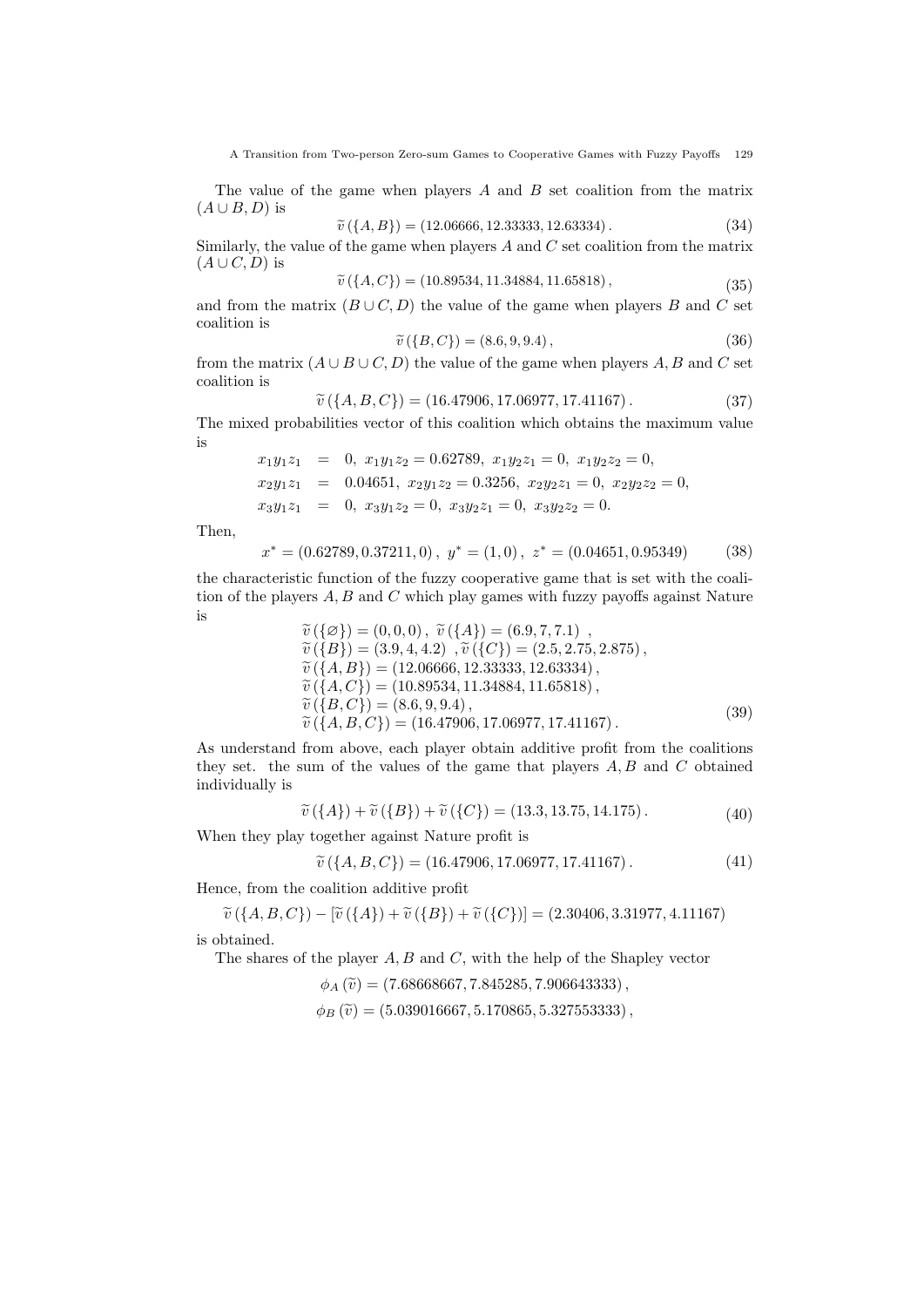$$
\phi_C(\widetilde{v}) = (3.753356667, 4.05362, 4.177473333)
$$

 $\phi_C(\tilde{v}) = (3.753356667, 4.05362, 4.177473333)$ <br>are obtained. However, the gain when the players A, B and C play individually would be

$$
\widetilde{v}(\lbrace A \rbrace) = (6.9, 7, 7.1), \n\widetilde{v}(\lbrace B \rbrace) = (3.9, 4, 4.2), \n\widetilde{v}(\lbrace C \rbrace) = (2.5, 2.75, 2.875), \n\vdots \quad \vdots \quad \vdots
$$

respectively. Here for the individually gain increase the players will obtain from the coalition for A is

$$
\phi_A(\widetilde{v}) - \widetilde{v}(\lbrace A \rbrace) = (0.586686667, 0.845285, 1.006643333),
$$

for  $B$  is

$$
\phi_B(\widetilde{v}) - \widetilde{v}(\lbrace B \rbrace) = (0.839016667, 1.170865, 1.427553333),
$$

and for C is

$$
\phi_C(\widetilde{v}) - \widetilde{v}(\{C\}) = (0.878356667, 1.30362, 1.677473333).
$$

#### 4. Conclusion

In this paper, we have considered games with fuzzy payoffs. We proved that players who are playing a zero-sum game with fuzzy payoffs against Nature are able to increase their joint payoff, and hence their individual payoffs by cooperating. It is shown that, a cooperative game with the fuzzy characteristic function can be constructed via the optimal game values of the zero-sum games with fuzzy payoffs against Nature at which players' combine their strategies and act like a single player. It is also proven that, the fuzzy characteristic function that is constructed in this way satisfies the superadditivity condition. Thus we considered a transition from two-person zero-sum games with fuzzy payoffs to cooperative games with fuzzy payoffs. The fair allocation of the maximum payoff (game value) of this cooperative game among players is done using the Shapley vector.

#### **REFERENCES**

- [1] J. P. Aubin, Mathematical Methods of Game and Economic Theory, North-Holland, Amsterdam, 1979.
- [2] J. P. Aubin, *Cooperative fuzzy game*, Math. of Oper. Res., **6** (1981), 1-13.
- [3] C. R. Bector, S. Chandra and V. Vijay, Duality in linear programming with fuzzy parameters and matrix games with fuzzy payoffs, Fuzzy Sets and Systems, 146 (2004), 253-269.
- [4] J. J. Buckley, Multiple goal non-cooperative conflicts under uncertainty: a fuzzy set approach, Fuzzy Sets and Systems, 13 (1984), 107-124.
- [5] D. Butnariu, Fuzzy games: A description of the concept, Fuzzy Sets and Systems, 1 (1978), 181-192.
- [6] L. Campos, Fuzzy linear programming models to solve fuzzy matrix games, Fuzzy Sets and Systems, 32 (1989), 275-289.
- [7] A. C. Cevikel and M. Ahlatcioğlu, Solutions for fuzzy matrix games, Computers & Mathematics with Applications, 60(3) (2010), 399-410.
- [8] D. Dubois and H. Prade, Fuzzy Sets and Systems: Theory and Applications, Academic Press, New York, 1980.
- [9] D. Fudenberg and J. Tirole, Game Theory, The MIT Press, 1991.